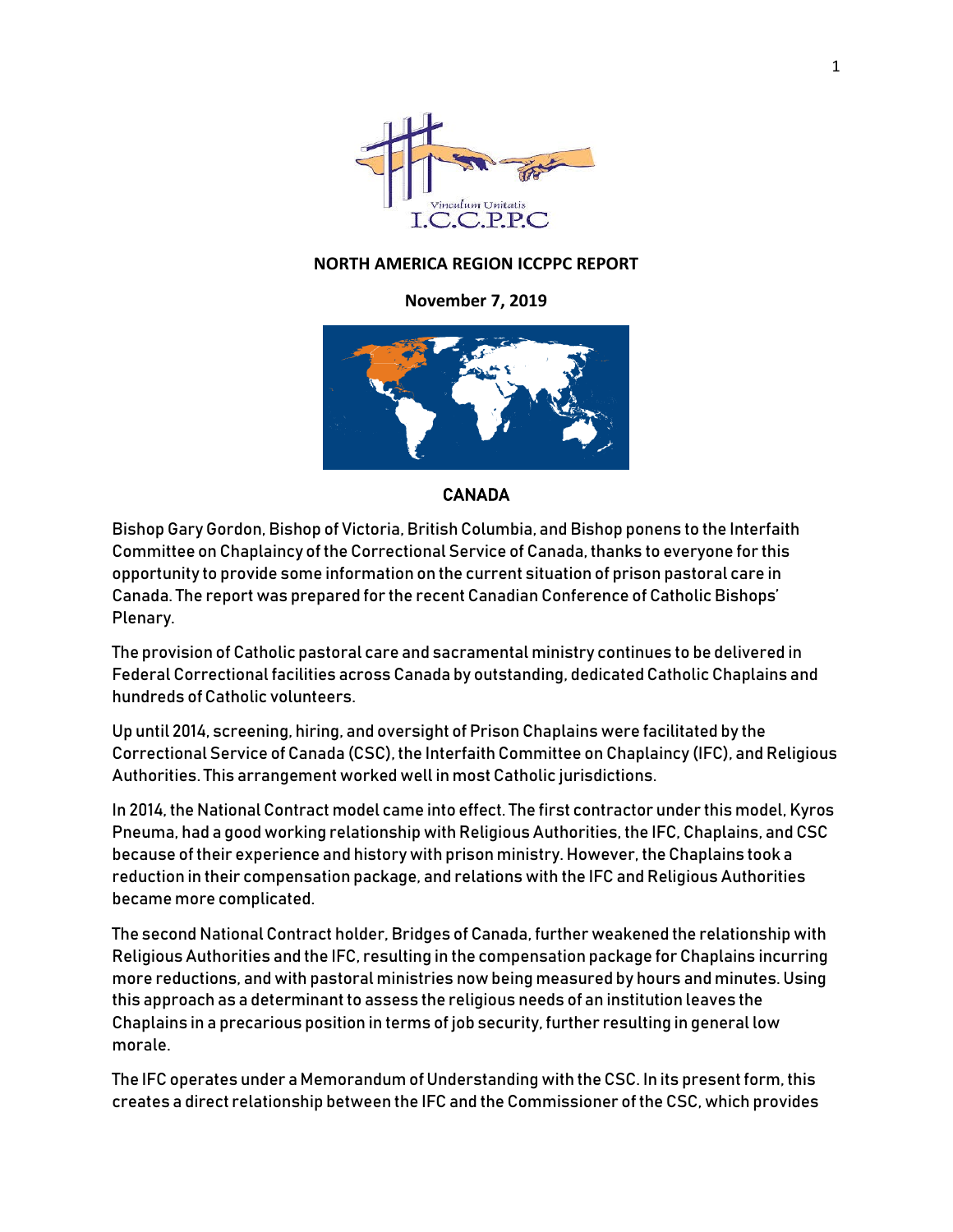an opportunity for direct input on the delivery of pastoral care through a process of Prison Site Evaluations. The CCCB has five appointed representatives on the IFC, from the Atlantic, Quebec, Ontario, Prairie, and Pacific regions of the country. Recent conversations between these Catholic representatives of the IFC and Chaplaincy Management Leader, Rev. William Rasmus, indicate some changes are currently being planned. The following is a summary of the conversations:

1. The implementation of more chaplaincy positions and chaplain hours.

2. On-site Chaplains are to fully represent their respective faith affiliation while coordinating with all other religions and faith providers.

3. While Chaplains are assigned primarily for the inmate population, they will also provide pastoral care to the whole institution.

4. CSC Chaplaincy understands that the Roman Catholic provision of pastoral care may be provided by Deacons and qualified laypeople. Historically, this working relationship between the CSC and the CCCB goes back almost 40 years. However, it still requires some coordination by the Roman Catholic Church to provide the Liturgy of the Eucharist, Sacrament of Reconciliation, and Sacrament of the Sick. This historic accommodation between the CSC and the CCCB, of a division of Pastoral and Sacramental care, adds a layer of complexity and confusion for the inmate population, and CSC management.

5. CSC Chaplaincy Management and Bridges of Canada have tried to assist with a kind of contractual stipend for sacramental provision by Priests. In at least one institution, lay Chaplains work with local clergy to provide Mass and Confessions once a month on a volunteer basis.

The possibility of the Correctional Service of Canada moving to an employee model of chaplaincy is plausible, and to this end, the Roman Catholic Church ·should be prepared to put forward candidates. The continued nurturing of cooperation and dialogue with all stakeholders is essential to maintain a healthy and functional relationship in order to provide prompt and appropriate ministry to the inmate population in Canada. Even with the shortage of Priests in some areas of the country, this ministry has always been important to the Church; as a service to Christ Himself in the poor among us. It is Bishop's Gary hope that, together with all key partners, we will find ways to better serve and provide for this ministry.

One area that the Church in Canada might consider to facilitate this ministry is through education, by offering programs on Restorative Justice in seminaries, theological schools, Catholic universities, and adult faith formation programs. This would be very beneficial in all pastoral applications where harm and conflict need the healing ministry of the Church.

Finally, it is important to know that Canada is a signatory to the UN Charter on the treatment of prisoners, which clearly states that inmates have a right of access to their religious faith. This fundamental human right is not the responsibility of the government to provide. However, in Canada and many other nations, there is a commitment to accommodate and to provide resources to assist faith communities in this ministry.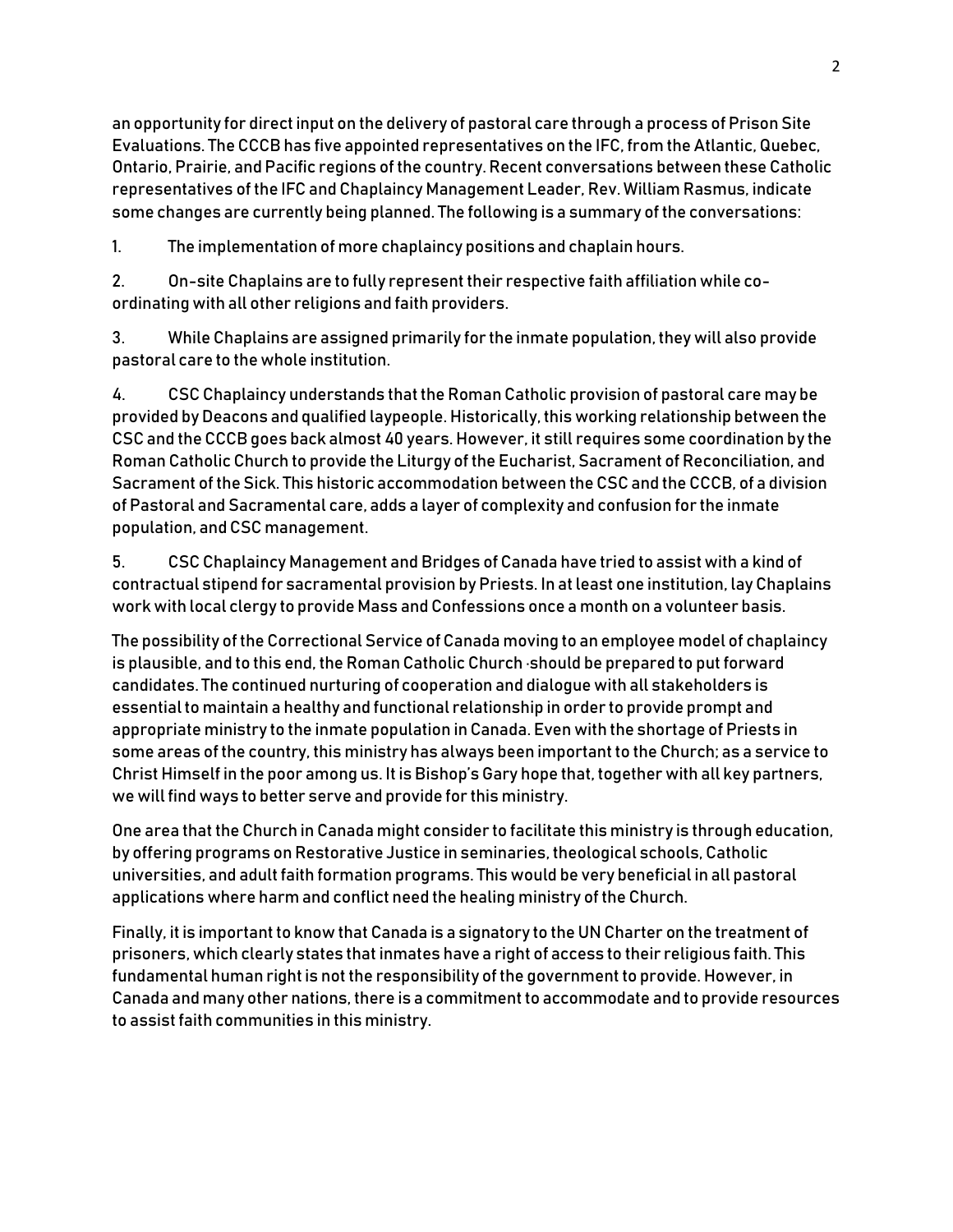| Country                                                                                          |                                                                                                                                                                                                                                                                                                                                                                                                         | Canada<br>https://www.prisonstudies.org/country/canada |  |
|--------------------------------------------------------------------------------------------------|---------------------------------------------------------------------------------------------------------------------------------------------------------------------------------------------------------------------------------------------------------------------------------------------------------------------------------------------------------------------------------------------------------|--------------------------------------------------------|--|
| <b>Ministry responsible</b>                                                                      | <b>Public Safety Canada</b>                                                                                                                                                                                                                                                                                                                                                                             |                                                        |  |
| <b>Prison administration</b>                                                                     | Correctional Service of Canada (CSC), provincial and<br>territorial correctional services                                                                                                                                                                                                                                                                                                               |                                                        |  |
| <b>Contact address</b>                                                                           | 340 Laurier Avenue West, Ottawa, Ontario, Canada K1A 0PQ<br>(CSC), provincial and territorial correctional services                                                                                                                                                                                                                                                                                     |                                                        |  |
| <b>Telephone</b>                                                                                 | +1 613 9955364                                                                                                                                                                                                                                                                                                                                                                                          |                                                        |  |
| Fax                                                                                              | +1 613 9470091                                                                                                                                                                                                                                                                                                                                                                                          |                                                        |  |
| Website                                                                                          | http://www.csc-scc.gc.ca                                                                                                                                                                                                                                                                                                                                                                                |                                                        |  |
| <b>Head of prison</b><br>administration (and title)                                              | Anne Kelly<br>Commissioner of CSC                                                                                                                                                                                                                                                                                                                                                                       |                                                        |  |
| <b>Prison population total</b><br>(including pre-trial detainees<br>/ remand prisoners)          | 39579<br>average for year to 31.3.2018 (Statistics Canada - comprising 38,786<br>adult prisoners and 793 persons under 18 in youth custody. The<br>figures, at the foot of this table and in the graphs, are for the 12<br>months ending on 31 March of the year indicated.)<br>Immigration detainees are not included: 6,251(2017)<br>https://www.globaldetentionproject.org/countries/americas/canada |                                                        |  |
| Prison population rate (per<br>100,000 of national<br>population)                                | 107<br>based on an estimated national population of 36.89 million at<br>beginning of October 2017 (Statistics Canada)                                                                                                                                                                                                                                                                                   |                                                        |  |
| Pre-trial detainees / remand<br>prisoners (percentage of<br>prison population)                   | 38.7%<br>(average, year to 31.3.2018)<br><b>Further Information</b>                                                                                                                                                                                                                                                                                                                                     |                                                        |  |
| <b>Female prisoners</b><br>(percentage of prison<br>population)                                  | c.<br>5.6%<br>(2014)<br><b>Further Information</b>                                                                                                                                                                                                                                                                                                                                                      |                                                        |  |
| Juveniles / minors / young<br>prisoners incl. definition<br>(percentage of prison<br>population) | 2.6%<br>(average, year to 31.3.2015 - under 18)                                                                                                                                                                                                                                                                                                                                                         |                                                        |  |
| Number of establishments /<br>institutions                                                       | 216<br>(2015 - number of adult institutions, of which 43 are federal and 173<br>are provincial / territorial prisons)                                                                                                                                                                                                                                                                                   |                                                        |  |
| <b>Official capacity of prison</b><br>system                                                     | 38771<br>(average, year to 31.3.2015 in adult institutions, of which 15,348 in<br>federal institutions and 23,423 in provincial / territorial institutions)                                                                                                                                                                                                                                             |                                                        |  |
| <b>Occupancy level (based on</b><br>official capacity)                                           | 102.2%<br>(average, year to 31.3.2015, in adult institutions - 98.8% in federal<br>institutions and 104.4% in provincial / territorial institutions)                                                                                                                                                                                                                                                    |                                                        |  |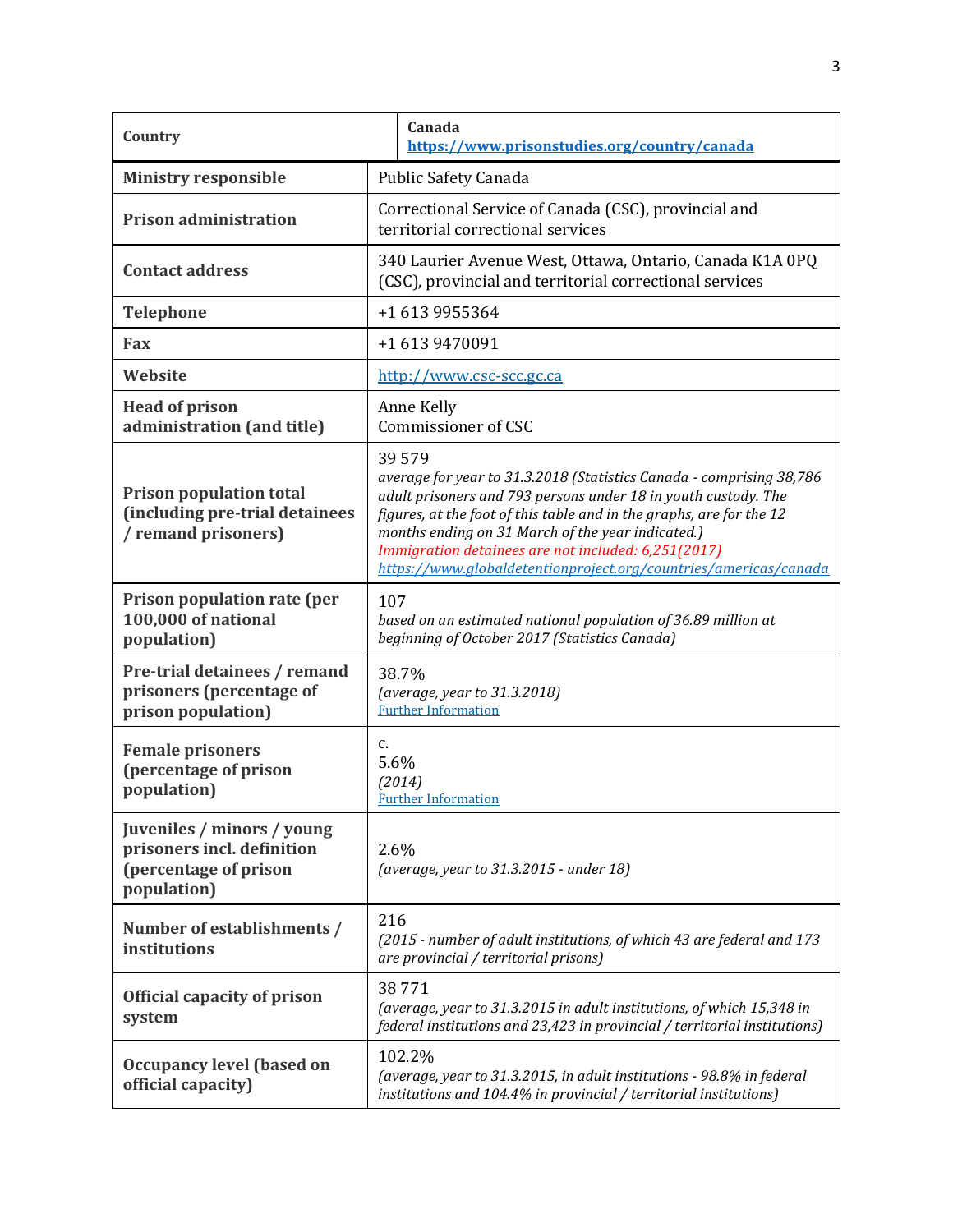|                      | 2001 | 35,533 | 115 |
|----------------------|------|--------|-----|
| <b>Prison</b>        | 2003 | 35,868 | 114 |
| population<br>trend  | 2005 | 34,365 | 107 |
| (year,               | 2007 | 37,452 | 115 |
| prison<br>population | 2009 | 39,051 | 117 |
| total,               | 2011 | 39,916 | 117 |
| prison<br>population | 2013 | 41,026 | 118 |
| rate)                | 2015 | 40,663 | 114 |
|                      | 2017 | 40,770 | 112 |
|                      |      |        |     |

## UNITED STATES OF AMERICA

The American Catholic Correctional Chaplains Association (ACCCA) was dissolved at the end of 2016. The last ACCCA Annual Conference was at the Espousal Retreat House (Stigmatines), Waltham, MA, on August 3-5, 2016. Bishop Barry Knestout was the ACCCA Episcopal Moderator. One of the 26 participants was Rev. Leonard Kosatka, CP, Past President, International Commission of Catholic Prison Pastoral Care (ICCPPC). He passed away on August 2, 2017.

The ACCCA was only for priest Correctional Chaplains., so Rev. Kosatka advised Rev. Richard Deshaies, SJ, volunteer prison chaplain, to create a new organization under a new name American Catholic Correctional Ministries (ACCM) The ACCM is inclusive of additional ministries and ministers- laypeople.

The ACCM is in collaboration with the National Association of Catholic Chaplains (NACC), the American Correctional Chaplains Association (ACCA), and is an Affiliate of the American Correctional Association (ACA). The NACC is in the process of offering a certification program for prison chaplains and volunteers laypeople.

Also, another organization has emerged: The Coalition of Catholic Prison Ministries (CCPM), it is a coalition of prison chaplains, diocesan prison ministry directors, and nonprofit organizations (St. Dimas Prison Ministry, Catholic Mobilizing Network, Order of Malta, The Society of St Vicent de Paul),to seeks to enhance Catholic ministry to those incarcerated, detained, or reentering society and those affected by incarceration.

Given the alarming figures of 2,3 million incarcerated people, 2,700 inmates in death rows, 5 million people in probation, and 2.7 million children with incarcerated parents. The priority is to have an US Episcopal Commission for the pastoral care of all involved and affected by the Criminal Justice System.

This professional pastoral team, with ordained and lay ministers, will assist the Episcopal moderator. Every member of this pastoral team is very well known for his/her experience in prison ministry, and appointed by their local ordinary. It implies surrounding by competent advisers to initiate joint-programs in the pastoral plan on the national, diocesan, and parochial levels.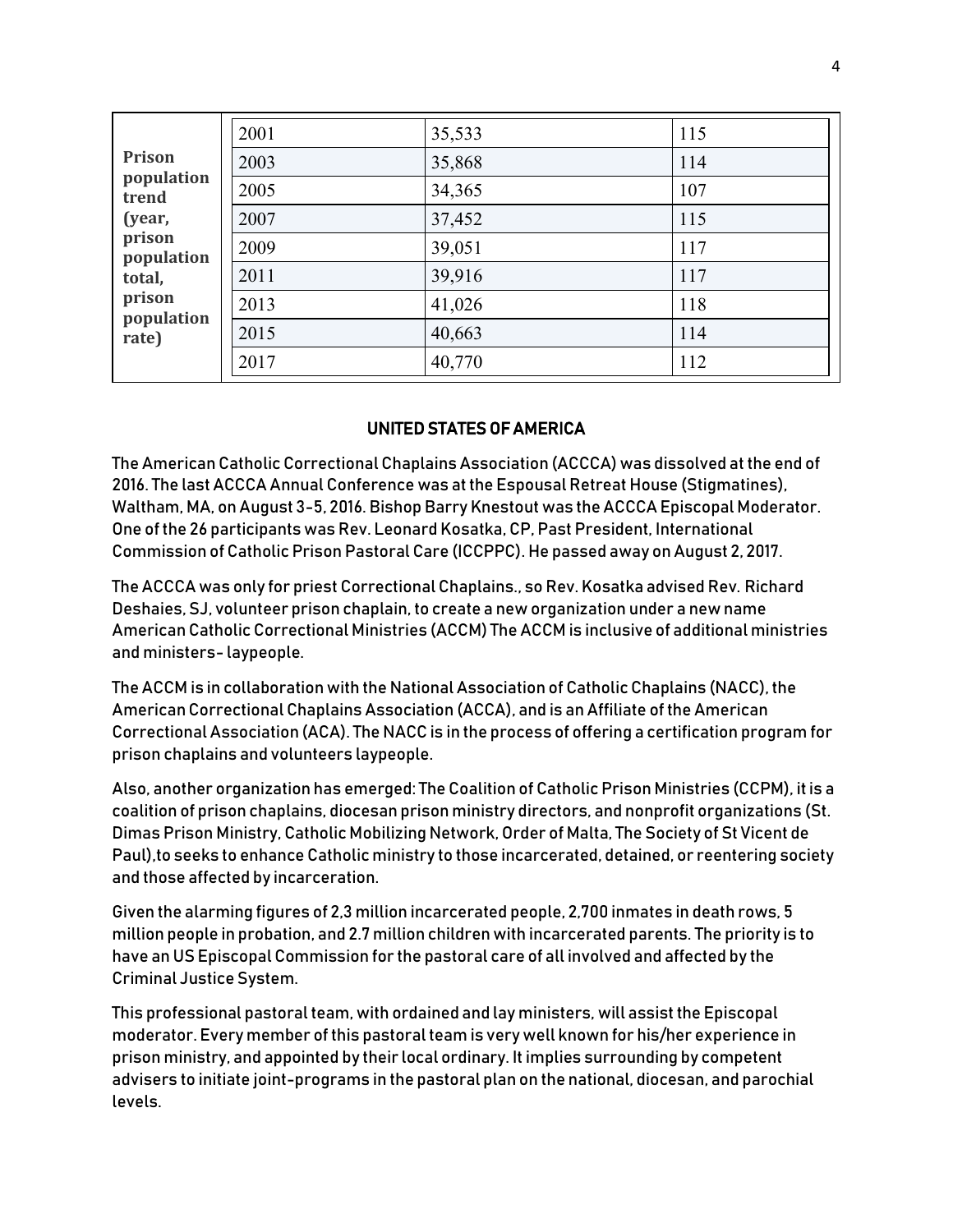An example is the Conference of Catholic Bishops of Florida, composed of seven dioceses. It is on a path of learning to work in a joint- pastoral. It has a prison ministry committee constituted by the seven diocesan directors for prison ministry who have meeting once a year to report their activities.

Florida has about 100 thousand inmates in about 100 state prisons. It is not counting county jails, federal prisons, juvenile detention centers, and immigration detention centers. Zooming the territory of the Archdiocese of Miami has about 20 thousand persons who are deprived of freedom, in 3 federal prisons, 10 state prisons, 11 county jails, 3 juvenile detention centers, 2 immigrant detention centers, 1 mental evualation and treatment center for those who have committed crimes, and 1 temporary closed center for unaccompanied immigrant children.

There is one last point to report: Puerto Rico is a US associated state, but a Spanish-speaking country. The US prison and detention systems are ruling and running jails, prisons, and detention centers in Puerto Rico. Rev.Oscar Granado, National Prison Chaplain of Puerto Rico, agreed that this particular situation is taken into account in which Puerto Rico can also participate in the North American region - but continuing to be part of the Latin American Prison Pastoral Care.

| Country                                                                                 | <b>United States of America</b><br>https://www.prisonstudies.org/country/united-states-<br>america                                                                                                                                                                                                                                                                                                                                                |  |
|-----------------------------------------------------------------------------------------|---------------------------------------------------------------------------------------------------------------------------------------------------------------------------------------------------------------------------------------------------------------------------------------------------------------------------------------------------------------------------------------------------------------------------------------------------|--|
| <b>Ministry responsible</b>                                                             | Department of Justice                                                                                                                                                                                                                                                                                                                                                                                                                             |  |
| <b>Prison administration</b>                                                            | Federal Bureau of Prisons, state and local correctional<br>authorities                                                                                                                                                                                                                                                                                                                                                                            |  |
| <b>Contact address</b>                                                                  | 320 First Street N.W, Washington DC 20534                                                                                                                                                                                                                                                                                                                                                                                                         |  |
| Website                                                                                 | http://www.bop.gov                                                                                                                                                                                                                                                                                                                                                                                                                                |  |
| <b>Head of prison</b><br>administration (and title)                                     | Kathleen Hawk Sawyer<br>Director of Federal Bureau of Prisons                                                                                                                                                                                                                                                                                                                                                                                     |  |
| <b>Prison population total</b><br>(including pre-trial detainees<br>/ remand prisoners) | 2 1 2 1 6 0 0<br>at 31.12.2016 (U.S. Bureau of Justice Statistics - 704,500 in local jails,<br>1,228,800 in state prisons, 188,300 federal prisoners. In addition,<br>there are prisoners in the 80 Indian Country Jails (2,540 at mid-year<br>2016) and the 1,852 juvenile facilities (50,821 at 2014).)<br>Immigration detainees are not included: 323,591(2017)<br>https://www.globaldetentionproject.org/countries/americas/united-<br>states |  |
| Prison population rate (per<br>100,000 of national<br>population)                       | 655<br>based on an estimated national population of 323.9 million at end of<br>2016 (from U.S. Census Bureau figures)                                                                                                                                                                                                                                                                                                                             |  |
| Pre-trial detainees / remand<br>prisoners (percentage of<br>prison population)          | 21.6%<br>(31.12.2016)<br><b>Further Information</b>                                                                                                                                                                                                                                                                                                                                                                                               |  |